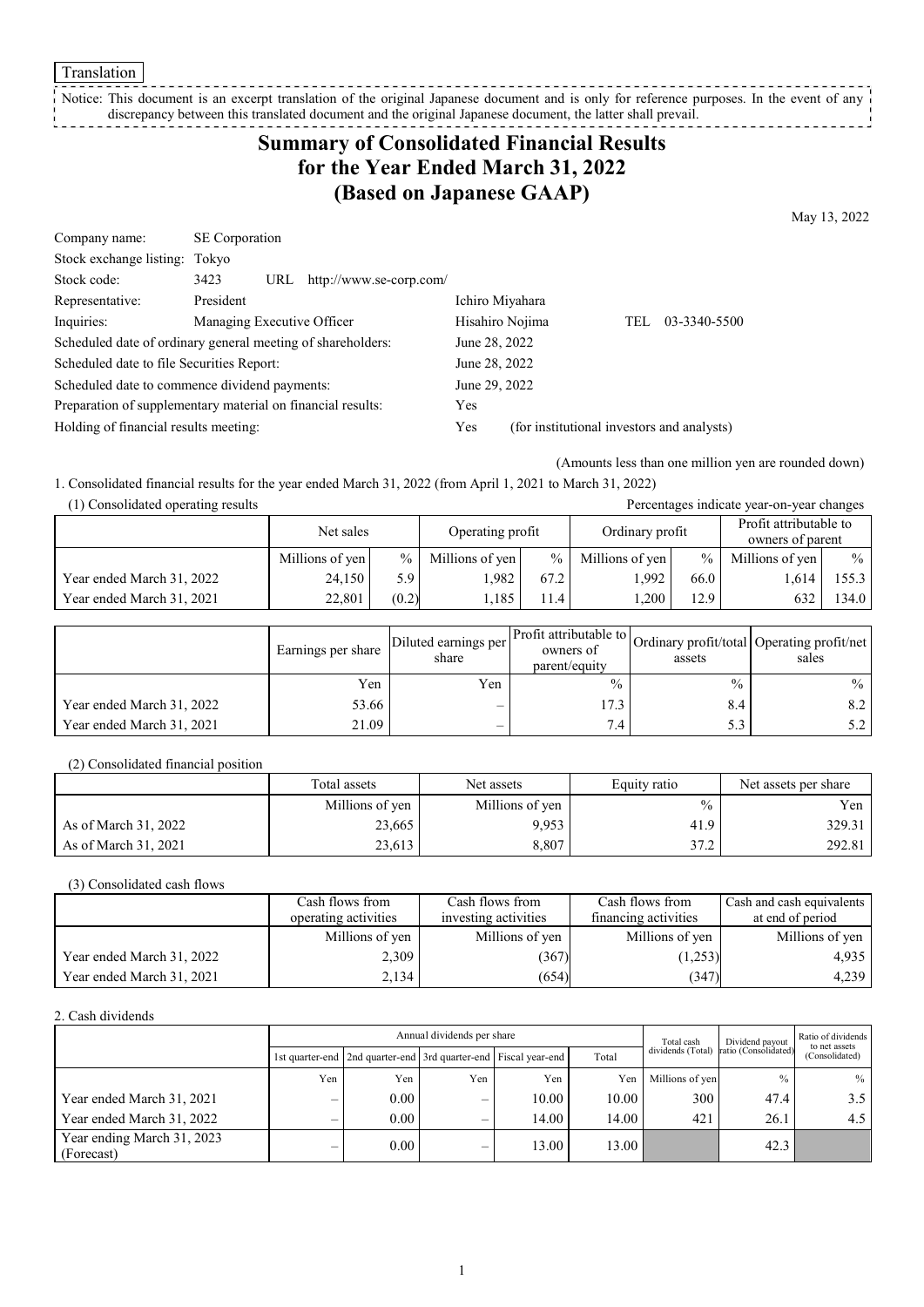3. Forecast of consolidated financial results for the year ending March 31, 2023 (from April 1, 2022 to March 31, 2023)

|           | Percentages indicate year-on-year changes |     |                     |        |                     |        |                                            |               |                    |  |  |  |
|-----------|-------------------------------------------|-----|---------------------|--------|---------------------|--------|--------------------------------------------|---------------|--------------------|--|--|--|
|           | Net sales                                 |     | Operating profit    |        | Ordinary profit     |        | Profit attributable to<br>owners of parent |               | Earnings per share |  |  |  |
|           | Millions of yen                           |     | $%$ Millions of yen |        | $%$ Millions of ven |        | $%$ Millions of ven                        | $\frac{0}{0}$ | Yen                |  |  |  |
| Full year | 24,300                                    | 0.6 | .451                | (26.8) | .460                | (26.7) | 924                                        | (42.7)        | 30.70              |  |  |  |

No

#### 4. Notes

(1) Changes in significant subsidiaries during the year ended March 31, 2022

(changes in specified subsidiaries resulting in the change in scope of consolidation):

(2) Changes in accounting policies, changes in accounting estimates, and restatement of prior period financial statements Changes in accounting policies due to revisions to accounting standards and other regulations: Yes Changes in accounting policies due to other reasons: No Changes in accounting estimates: No Restatement of prior period financial statements: No

#### (3) Number of issued shares (common shares)

Total number of issued shares at the end of the period (including treasury shares)

| As of March 31, 2022                               |  | 31,256,600 shares   As of March 31, 2021      | 31,256,600 shares |
|----------------------------------------------------|--|-----------------------------------------------|-------------------|
| Number of treasury shares at the end of the period |  |                                               |                   |
| As of March 31, 2022                               |  | 1,148,528 shares   As of March 31, 2021       | 1,248,528 shares  |
| Average number of shares during the period         |  |                                               |                   |
| Year ended March 31, 2022                          |  | 30,083,072 shares   Year ended March 31, 2021 | 29,983,072 shares |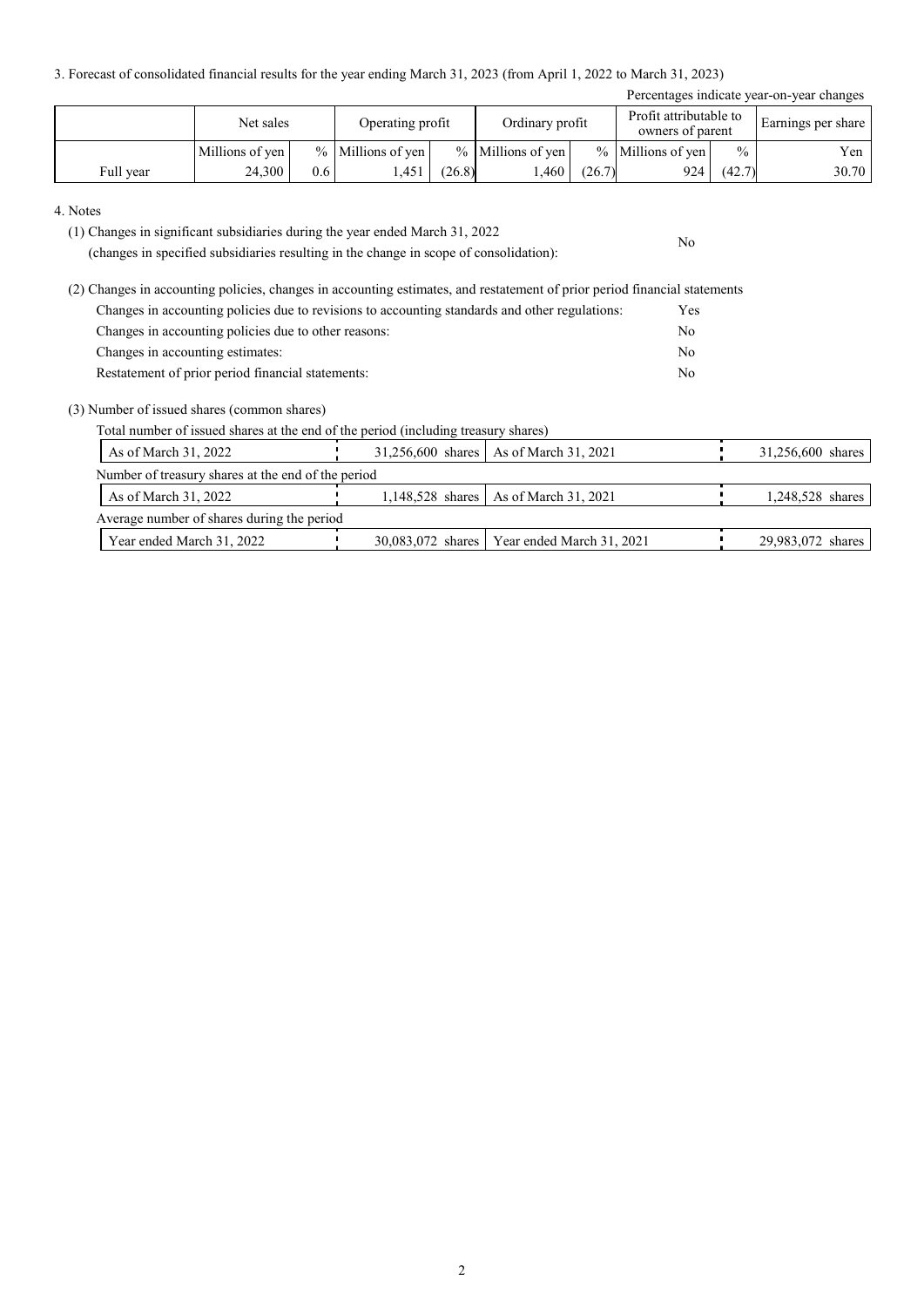# **Consolidated financial statements**

**Consolidated balance sheets**

|                                                       |                      | (Thousands of yen)   |
|-------------------------------------------------------|----------------------|----------------------|
|                                                       | As of March 31, 2021 | As of March 31, 2022 |
| Assets                                                |                      |                      |
| Current assets                                        |                      |                      |
| Cash and deposits                                     | 4,549,957            | 5,172,731            |
| Notes and accounts receivable - trade                 | 6,414,546            |                      |
| Notes receivable - trade                              |                      | 1,600,927            |
| Accounts receivable - trade                           |                      | 3,352,518            |
| Contract assets                                       |                      | 652,143              |
| Electronically recorded monetary claims - operating   | 1,785,042            | 1,836,476            |
| Merchandise and finished goods                        | 562,597              | 690,744              |
| Work in process                                       | 797,217              | 601,230              |
| Raw materials and supplies                            | 1,116,270            | 1,351,872            |
| Other                                                 | 328,433              | 563,705              |
| Allowance for doubtful accounts                       | (29, 536)            | (28, 895)            |
| Total current assets                                  | 15,524,530           | 15,793,456           |
| Non-current assets                                    |                      |                      |
| Property, plant and equipment                         |                      |                      |
| Buildings and structures                              | 4,897,330            | 5,131,496            |
| Accumulated depreciation                              | (2,819,619)          | (2,943,593)          |
| Buildings and structures, net                         | 2,077,710            | 2,187,902            |
| Machinery, equipment and vehicles                     | 4,291,479            | 4,363,039            |
| Accumulated depreciation                              | (3,500,298)          | (3,656,764)          |
| Machinery, equipment and vehicles, net                | 791,181              | 706,275              |
| Tools, furniture and fixtures                         | 1,104,684            | 1,135,578            |
| Accumulated depreciation                              | (1,021,587)          | (1,061,034)          |
| Tools, furniture and fixtures, net                    | 83,097               | 74,544               |
| Land                                                  | 2,924,675            | 2,968,586            |
| Leased assets                                         | 566,713              | 642,648              |
| Accumulated depreciation                              | (165, 174)           | (244, 652)           |
| Leased assets, net                                    | 401,538              | 397,995              |
| Construction in progress                              | 7,513                | 101,245              |
| Total property, plant and equipment                   | 6,285,716            | 6,436,550            |
| Intangible assets                                     |                      |                      |
| Goodwill                                              | 164,488              | 118,693              |
| Other                                                 | 77,448               | 95,288               |
| Total intangible assets                               | 241,937              | 213,982              |
|                                                       |                      |                      |
| Investments and other assets<br>Investment securities | 641,119              |                      |
|                                                       | 580,099              | 217,520              |
| Deferred tax assets<br>Other                          | 363,243              | 702,104<br>325,146   |
|                                                       |                      |                      |
| Allowance for doubtful accounts                       | (23, 534)            | (23, 480)            |
| Total investments and other assets                    | 1,560,927            | 1,221,290            |
| Total non-current assets                              | 8,088,581            | 7,871,822            |
| Total assets                                          | 23,613,111           | 23,665,278           |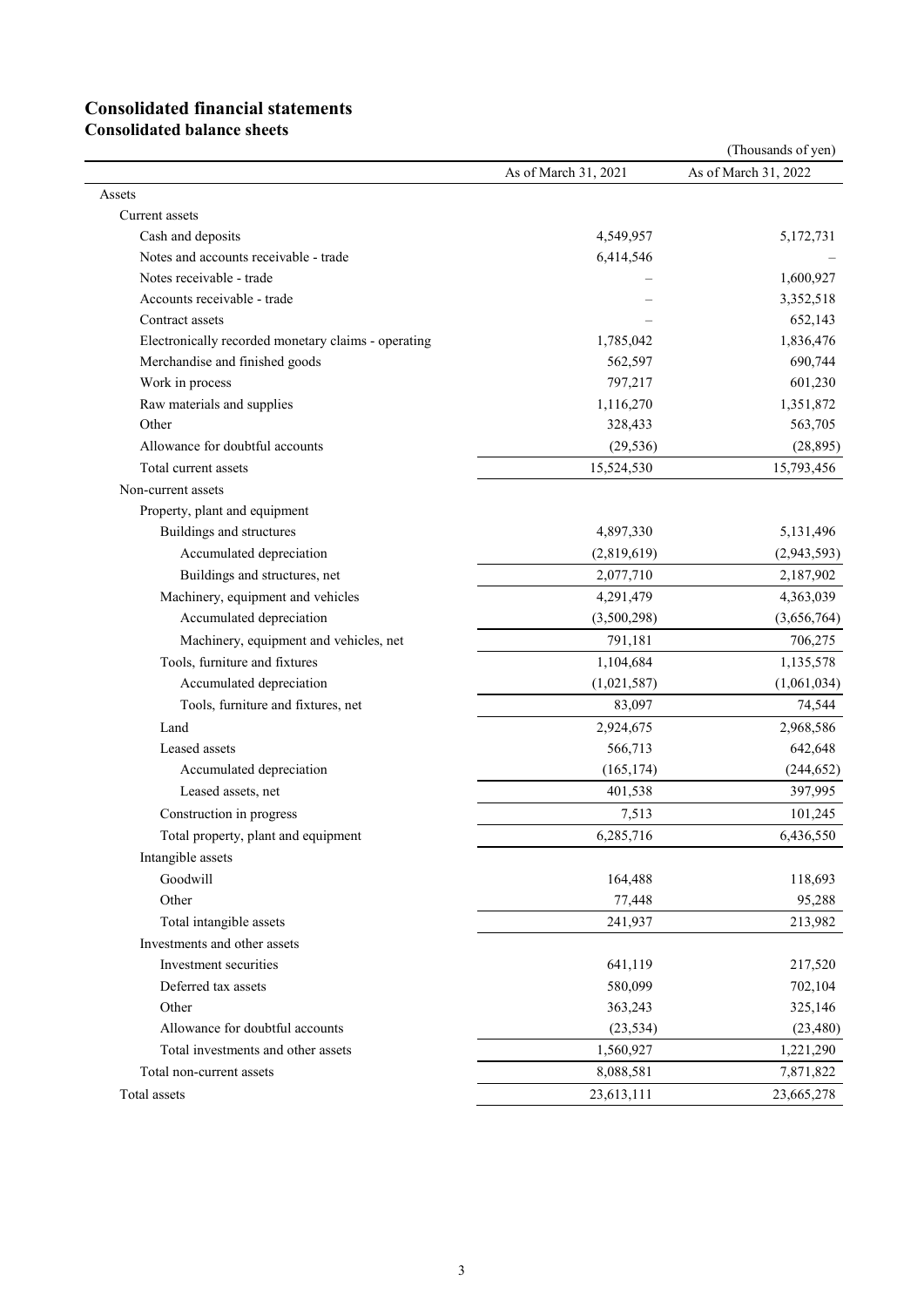|                                                            |                          | (Thousands of yen)   |
|------------------------------------------------------------|--------------------------|----------------------|
|                                                            | As of March 31, 2021     | As of March 31, 2022 |
| Liabilities                                                |                          |                      |
| <b>Current</b> liabilities                                 |                          |                      |
| Notes and accounts payable - trade                         | 4,381,555                | 3,618,344            |
| Electronically recorded obligations - operating            | 1,524,051                | 2,214,437            |
| Short-term borrowings                                      | 310,522                  | 300,522              |
| Current portion of long-term borrowings                    | 1,779,876                | 1,343,351            |
| Current portion of bonds payable                           | 188,000                  |                      |
| Income taxes payable                                       | 271,278                  | 573,514              |
| Contract liabilities                                       |                          | 100,762              |
| Provision for bonuses                                      | 148,337                  | 171,879              |
| Other                                                      | 1,759,789                | 1,187,781            |
| Total current liabilities                                  | 10,363,411               | 9,510,593            |
| Non-current liabilities                                    |                          |                      |
| Long-term borrowings                                       | 2,867,895                | 2,634,544            |
| Provision for retirement benefits for directors (and other |                          |                      |
| officers)                                                  | 566,550                  | 548,590              |
| Retirement benefit liability                               | 406,855                  | 421,199              |
| Asset retirement obligations                               | 155,426                  | 156,193              |
| Lease liabilities                                          | 436,932                  | 434,960              |
| Other                                                      | 8,500                    | 5,500                |
| Total non-current liabilities                              | 4,442,158                | 4,200,987            |
| <b>Total liabilities</b>                                   | 14,805,569               | 13,711,580           |
| Net assets                                                 |                          |                      |
| Shareholders' equity                                       |                          |                      |
| Share capital                                              | 1,228,057                | 1,228,057            |
| Capital surplus                                            | 1,000,924                | 1,012,350            |
| Retained earnings                                          | 6,434,118                | 7,810,207            |
| Treasury shares                                            | (229, 403)               | (211,030)            |
| Total shareholders' equity                                 | 8,433,696                | 9,839,585            |
| Accumulated other comprehensive income                     |                          |                      |
| Valuation difference on available-for-sale securities      | 329,204                  | 64,796               |
| Deferred gains or losses on hedges                         | $\overline{\phantom{m}}$ | 611                  |
| Remeasurements of defined benefit plans                    | 23,641                   | 9,882                |
| Total accumulated other comprehensive income               | 352,845                  | 75,290               |
| Non-controlling interests                                  | 20,999                   | 38,822               |
| Total net assets                                           | 8,807,541                | 9,953,698            |
| Total liabilities and net assets                           | 23,613,111               | 23,665,278           |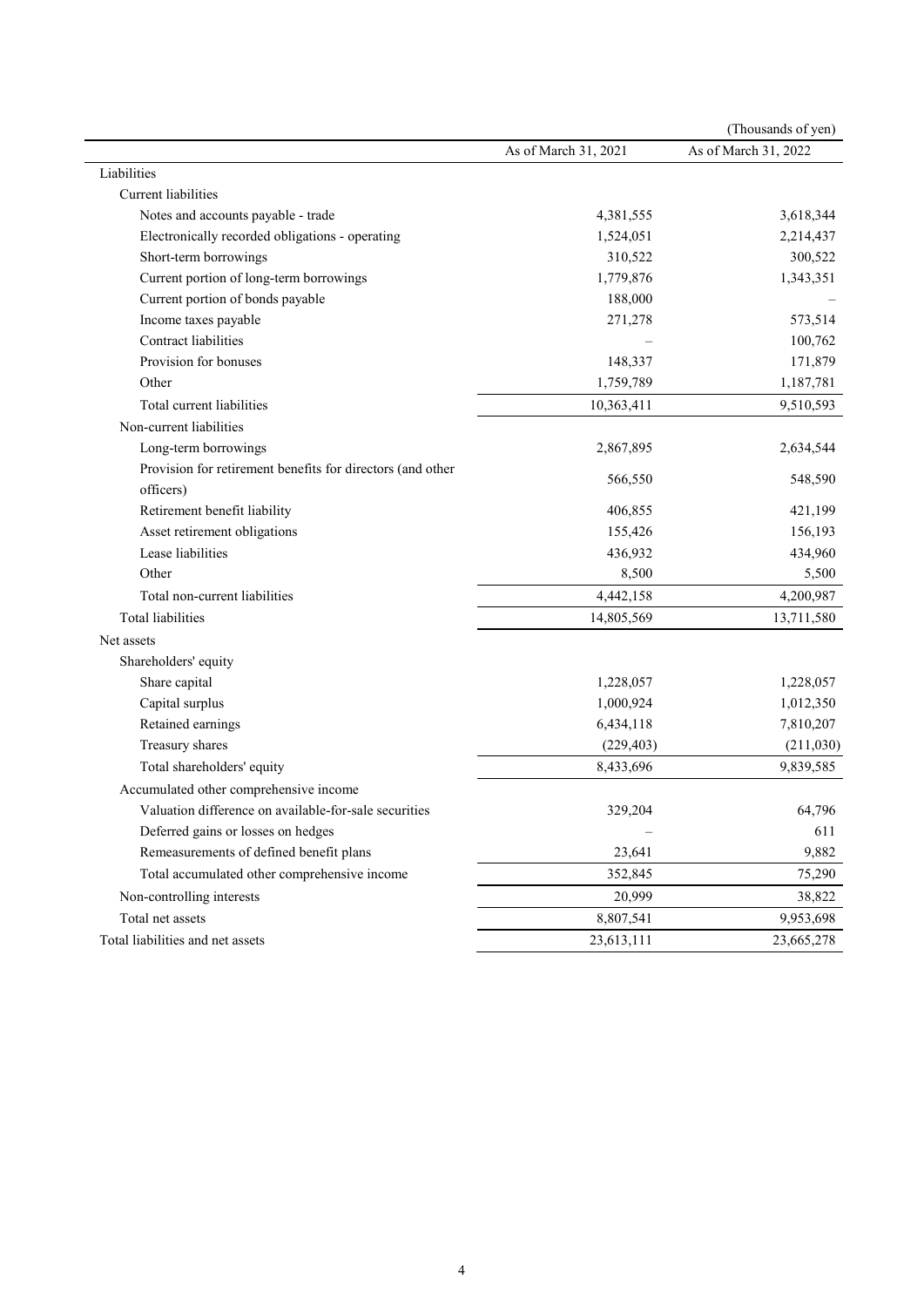## (Thousands of yen) Fiscal year ended March 31, 2021 Fiscal year ended March 31, 2022 Net sales 22,801,019 24,150,209 Cost of sales 16,805,614 17,034,543 Gross profit 7,115,666 7,115,666 Selling, general and administrative expenses 6.133,283 4,809,618 5,133,283 Operating profit 1,185,787 1,982,382 Non-operating income Interest income and the state of the state of the state of the state of the state of the state of the state of the state of the state of the state of the state of the state of the state of the state of the state of the sta Dividend income 7,149 7,149 7,632 Commission income 6,813 7,509 Rental income from buildings 8,496 8,496 Reversal of allowance for doubtful accounts 302 694 Subsidy income  $28,190$   $3,299$ Gain on sale of scraps 13,347 41,537 Other 15,781 19,469 Total non-operating income 80,222 88,724 Non-operating expenses Interest expenses 27,035 Sales discounts 17,442 Foreign exchange losses 27,733 Donations 2,565 4,019 Other 3,197 2,615 Total non-operating expenses 65,675 78,845 Ordinary profit 1,200,333 1,992,261 Extraordinary income Gain on sale of non-current assets 818 Gain on sale of investment securities 53 402,690 Insurance claim income – 584 Total extraordinary income  $1,553$  404,093 Extraordinary losses Loss on sale of non-current assets 40 Loss on retirement of non-current assets 4,934 10,043 Loss on valuation of investment securities 210,885 – Retirement benefits for directors (and other officers)  $-$  4,420 Loss on disaster 4,191 OfficeClosingLoss 881 Loss on valuation of investments in capital  $-$  1,000 Total extraordinary losses 230,419 15,504 Profit before income taxes 2,380,849 Income taxes - current 470,152 798,546 Income taxes - deferred (114,549) (38,899) Total income taxes 355,602 759,647 Profit **615,864** 1,621,202 Profit (loss) attributable to non-controlling interests (16,549) (16,549) 6,904 Profit attributable to owners of parent  $632.413$  1,614,298

## **Consolidated statements of income and consolidated statements of comprehensive income Consolidated statements of income**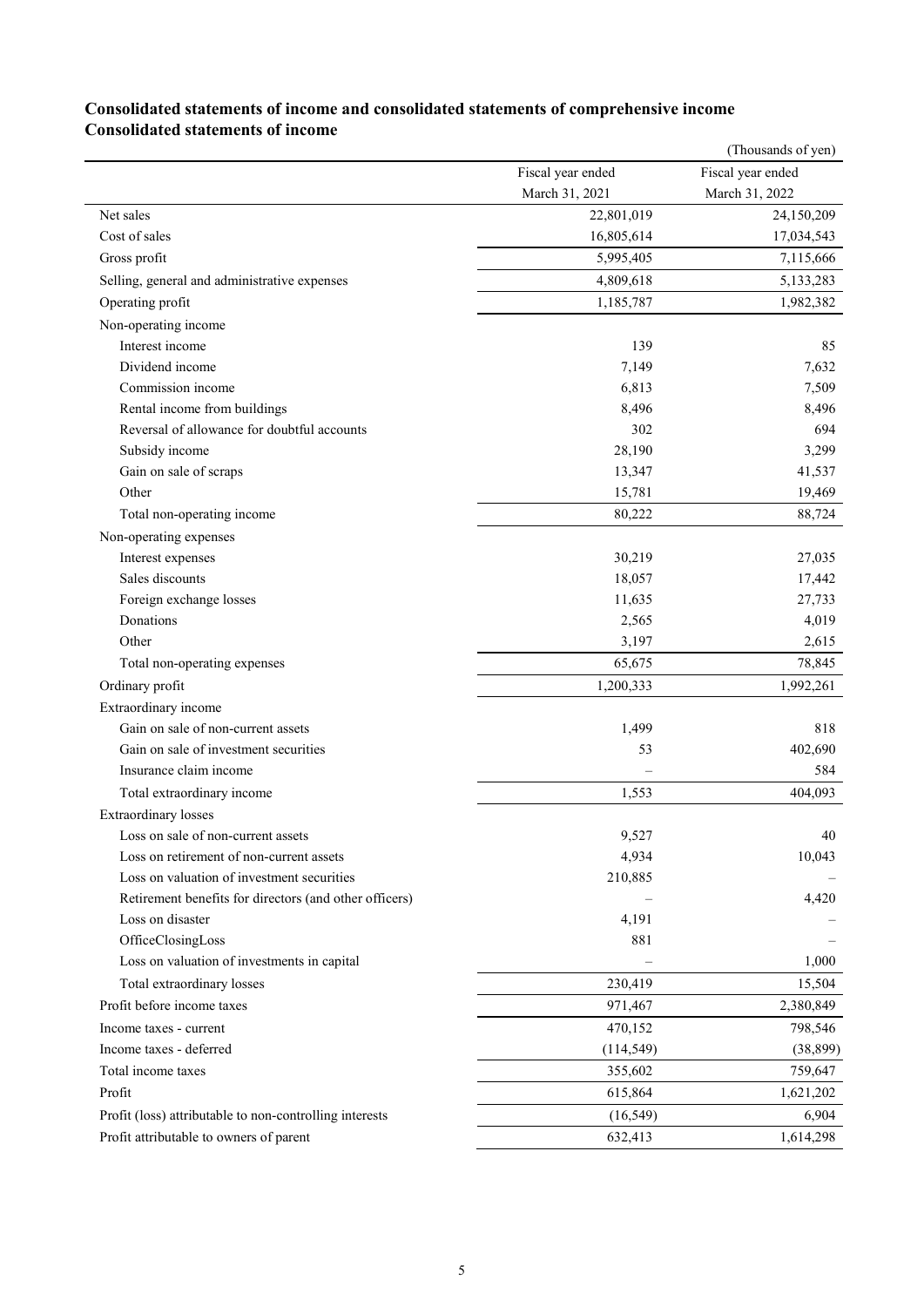# **Consolidated statements of comprehensive income**

|                                                                   |                   | (Thousands of yen) |
|-------------------------------------------------------------------|-------------------|--------------------|
|                                                                   | Fiscal year ended | Fiscal year ended  |
|                                                                   | March 31, 2021    | March 31, 2022     |
| Profit                                                            | 615,864           | 1,621,202          |
| Other comprehensive income                                        |                   |                    |
| Valuation difference on available-for-sale securities             | 144,629           | (264, 407)         |
| Deferred gains or losses on hedges                                |                   | 611                |
| Remeasurements of defined benefit plans, net of tax               | (7,666)           | (13,758)           |
| Total other comprehensive income                                  | 136,962           | (277, 554)         |
| Comprehensive income                                              | 752,826           | 1,343,648          |
| Comprehensive income attributable to                              |                   |                    |
| Comprehensive income attributable to owners of parent             | 769,375           | 1,336,744          |
| Comprehensive income attributable to non-controlling<br>interests | (16, 549)         | 6,904              |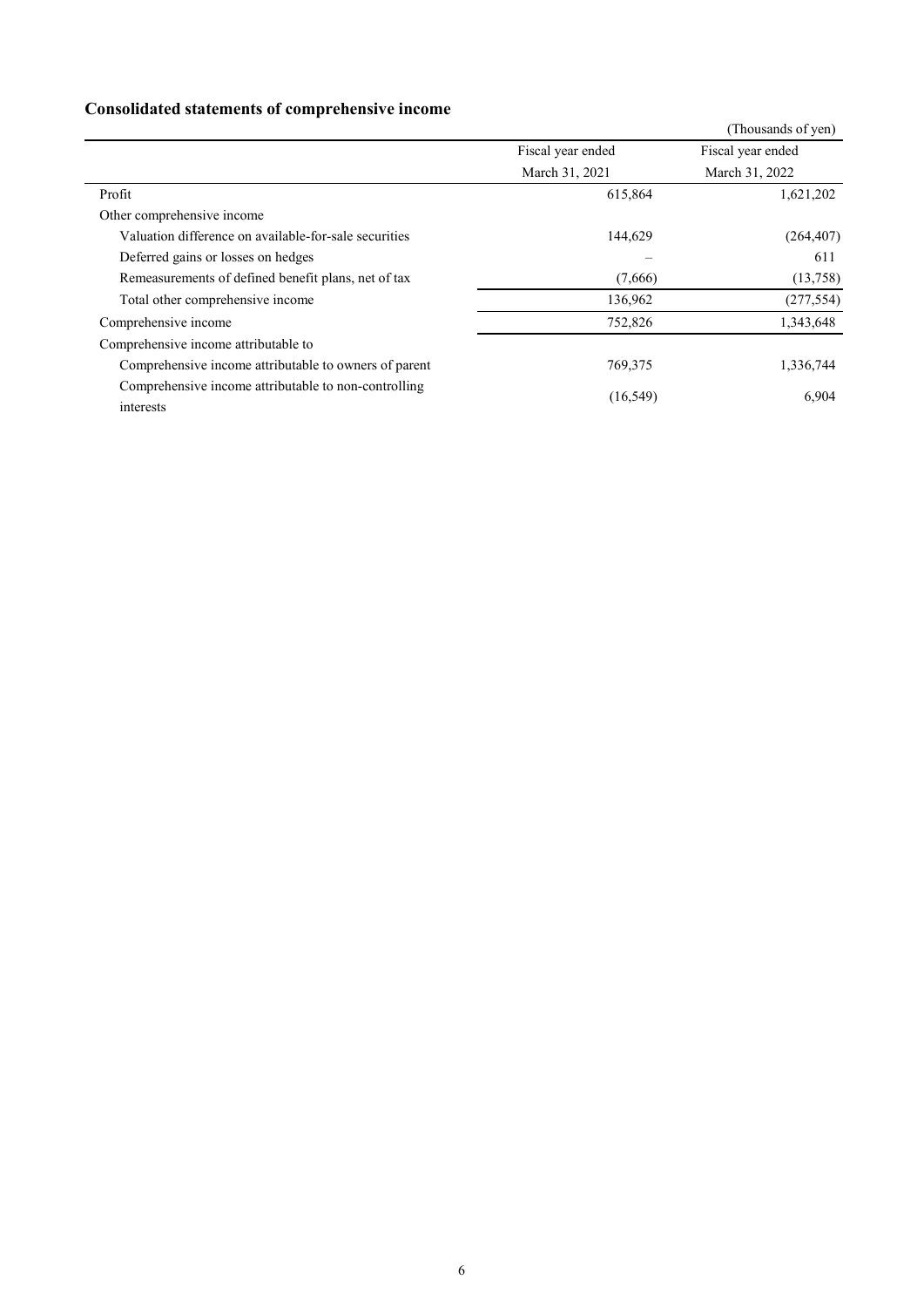### **Consolidated statements of changes in equity**

Fiscal year ended March 31, 2021

|                                                         |               |                      |                   |                 | (Thousands of yen)            |  |  |  |  |  |  |
|---------------------------------------------------------|---------------|----------------------|-------------------|-----------------|-------------------------------|--|--|--|--|--|--|
|                                                         |               | Shareholders' equity |                   |                 |                               |  |  |  |  |  |  |
|                                                         | Share capital | Capital surplus      | Retained earnings | Treasury shares | Total shareholders'<br>equity |  |  |  |  |  |  |
| Balance at beginning of period                          | 1,228,057     | 991,898              | 6,100,785         | (247,777)       | 8,072,963                     |  |  |  |  |  |  |
| Changes during period                                   |               |                      |                   |                 |                               |  |  |  |  |  |  |
| Dividends of surplus                                    |               |                      | (299,080)         |                 | (299,080)                     |  |  |  |  |  |  |
| Profit attributable to owners of<br>parent              |               |                      | 632,413           |                 | 632,413                       |  |  |  |  |  |  |
| Disposal of treasury shares                             |               | 9,026                |                   | 18,373          | 27,400                        |  |  |  |  |  |  |
| Net changes in items other<br>than shareholders' equity |               |                      |                   |                 |                               |  |  |  |  |  |  |
| Total changes during period                             | -             | 9,026                | 333,332           | 18,373          | 360,732                       |  |  |  |  |  |  |
| Balance at end of period                                | 1,228,057     | 1,000,924            | 6,434,118         | (229, 403)      | 8,433,696                     |  |  |  |  |  |  |

|                                                         | Accumulated other comprehensive income                         |                                               |                                                       |                              |                  |
|---------------------------------------------------------|----------------------------------------------------------------|-----------------------------------------------|-------------------------------------------------------|------------------------------|------------------|
|                                                         | Valuation<br>difference on<br>available-for-sale<br>securities | Remeasurements<br>of defined benefit<br>plans | Total accumulated<br>other<br>comprehensive<br>income | Non-controlling<br>interests | Total net assets |
| Balance at beginning of period                          | 184,574                                                        | 31,307                                        | 215,882                                               | 37,548                       | 8,326,395        |
| Changes during period                                   |                                                                |                                               |                                                       |                              |                  |
| Dividends of surplus                                    |                                                                |                                               |                                                       |                              | (299,080)        |
| Profit attributable to owners of<br>parent              |                                                                |                                               |                                                       |                              | 632,413          |
| Disposal of treasury shares                             |                                                                |                                               |                                                       |                              | 27,400           |
| Net changes in items other<br>than shareholders' equity | 144,629                                                        | (7,666)                                       | 136,962                                               | (16, 549)                    | 120,413          |
| Total changes during period                             | 144,629                                                        | (7,666)                                       | 136,962                                               | (16, 549)                    | 481,146          |
| Balance at end of period                                | 329,204                                                        | 23,641                                        | 352,845                                               | 20,999                       | 8,807,541        |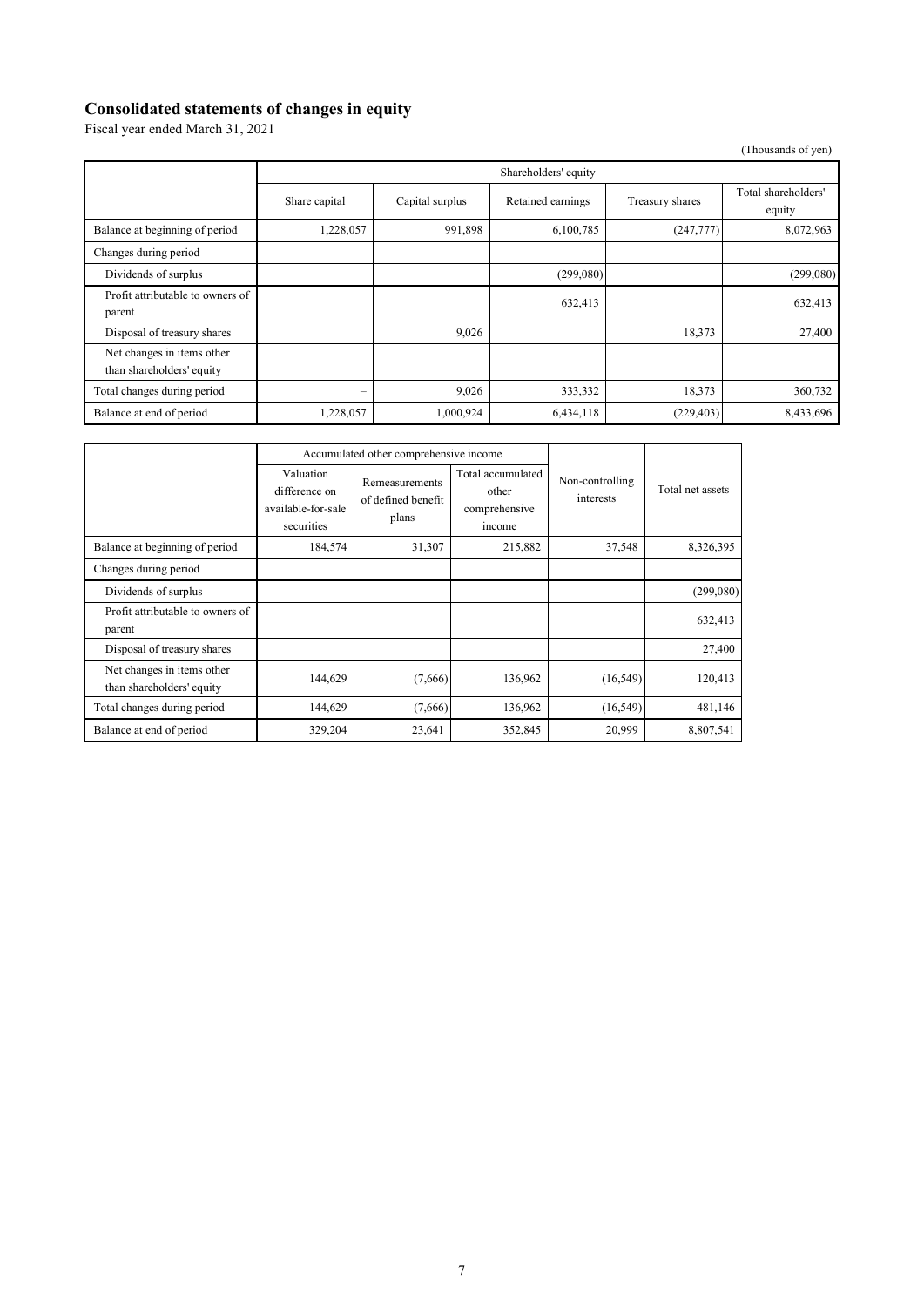### Fiscal year ended March 31, 2022

(Thousands of yen)

|                                                         | Shareholders' equity |                 |                   |                 |                               |
|---------------------------------------------------------|----------------------|-----------------|-------------------|-----------------|-------------------------------|
|                                                         | Share capital        | Capital surplus | Retained earnings | Treasury shares | Total shareholders'<br>equity |
| Balance at beginning of period                          | 1,228,057            | 1,000,924       | 6,434,118         | (229, 403)      | 8,433,696                     |
| Cumulative effects of changes<br>in accounting policies |                      |                 | 61,870            |                 | 61,870                        |
| Restated balance                                        | 1,228,057            | 1,000,924       | 6,495,989         | (229, 403)      | 8,495,567                     |
| Changes during period                                   |                      |                 |                   |                 |                               |
| Dividends of surplus                                    |                      |                 | (300,080)         |                 | (300,080)                     |
| Profit attributable to owners of<br>parent              |                      |                 | 1,614,298         |                 | 1,614,298                     |
| Disposal of treasury shares                             |                      | 11,426          |                   | 18,373          | 29,800                        |
| Net changes in items other<br>than shareholders' equity |                      |                 |                   |                 |                               |
| Total changes during period                             | -                    | 11,426          | 1,314,218         | 18,373          | 1,344,018                     |
| Balance at end of period                                | 1,228,057            | 1,012,350       | 7,810,207         | (211,030)       | 9,839,585                     |

|                                                         | Accumulated other comprehensive income                         |                                       |                                               |                                                       |                              |                  |
|---------------------------------------------------------|----------------------------------------------------------------|---------------------------------------|-----------------------------------------------|-------------------------------------------------------|------------------------------|------------------|
|                                                         | Valuation<br>difference on<br>available-for-sale<br>securities | Deferred gains or<br>losses on hedges | Remeasurements<br>of defined benefit<br>plans | Total accumulated<br>other<br>comprehensive<br>income | Non-controlling<br>interests | Total net assets |
| Balance at beginning of period                          | 329,204                                                        | $\overline{\phantom{0}}$              | 23,641                                        | 352,845                                               | 20,999                       | 8,807,541        |
| Cumulative effects of changes<br>in accounting policies |                                                                |                                       |                                               |                                                       | 10,918                       | 72,789           |
| Restated balance                                        | 329,204                                                        | $\qquad \qquad -$                     | 23,641                                        | 352,845                                               | 31,918                       | 8,880,330        |
| Changes during period                                   |                                                                |                                       |                                               |                                                       |                              |                  |
| Dividends of surplus                                    |                                                                |                                       |                                               |                                                       |                              | (300, 080)       |
| Profit attributable to owners of<br>parent              |                                                                |                                       |                                               |                                                       |                              | 1,614,298        |
| Disposal of treasury shares                             |                                                                |                                       |                                               |                                                       |                              | 29,800           |
| Net changes in items other<br>than shareholders' equity | (264, 407)                                                     | 611                                   | (13,758)                                      | (277, 554)                                            | 6,904                        | (270, 650)       |
| Total changes during period                             | (264, 407)                                                     | 611                                   | (13,758)                                      | (277, 554)                                            | 6,904                        | 1,073,367        |
| Balance at end of period                                | 64,796                                                         | 611                                   | 9,882                                         | 75,290                                                | 38,822                       | 9,953,698        |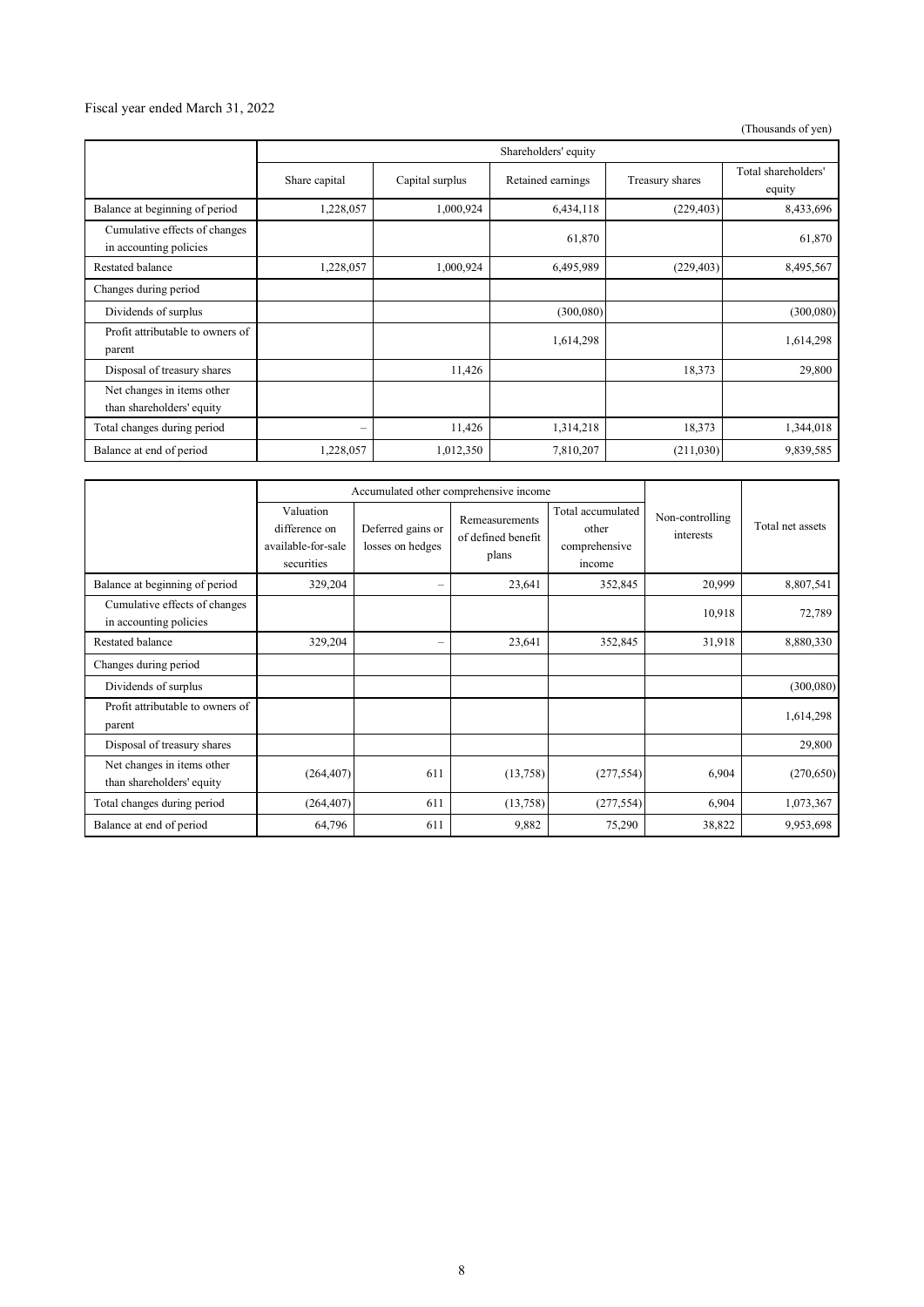## **Consolidated statements of cash flows**

| Fiscal year ended<br>Fiscal year ended<br>March 31, 2021<br>March 31, 2022<br>Cash flows from operating activities<br>Profit before income taxes<br>971,467<br>Depreciation<br>504,855<br>Amortization of goodwill<br>53,511<br>Loss on retirement of non-current assets<br>4,934<br>Loss (gain) on valuation of investment securities<br>210,885<br>Increase (decrease) in allowance for doubtful accounts<br>749<br>Increase (decrease) in provision for bonuses<br>15,902<br>Increase (decrease) in retirement benefit liability<br>(20, 778)<br>Increase (decrease) in provision for retirement benefits for<br>38,130<br>(17,960)<br>directors (and other officers)<br>Interest and dividend income<br>(7,289)<br>30,219<br>Interest expenses<br>Decrease (increase) in trade receivables<br>66,752<br>Decrease (increase) in inventories<br>40,091<br>Increase (decrease) in trade payables<br>223,334<br>Increase (decrease) in accounts payable - other<br>135,106<br>Increase (decrease) in advances received<br>209,959<br>Loss (gain) on sale of investment securities<br>(53)<br>Other, net<br>90,393<br>16,511<br>Subtotal<br>2,568,172<br>Interest and dividends received<br>7,030<br>Proceeds from insurance income<br>Interest paid<br>(31,022)<br>Income taxes paid<br>(454, 478)<br>Extra retirement payments<br>Other, net<br>44,617<br>2,134,319<br>Net cash provided by (used in) operating activities<br>Cash flows from investing activities<br>30,000<br>77,379<br>Proceeds from withdrawal of time deposits<br>Payments into time deposits<br>(12,005)<br>Purchase of property, plant and equipment<br>(555,046)<br>Purchase of intangible assets<br>(17, 479)<br>Proceeds from sale of property, plant and equipment<br>1,609<br>Payments of guarantee deposits<br>(99, 590)<br>Proceeds from refund of guarantee deposits<br>14,839<br>Purchase of investment securities<br>(8, 733)<br>Proceeds from sale of investment securities<br>6,128<br>Decrease (increase) in investments and other assets<br>5,365<br>1,113<br>Proceeds from collection of loans receivable<br>1,321<br>Proceeds from cancellation of insurance funds<br>14,448<br>Payments for asset retirement obligations<br>(20, 934)<br>Net cash provided by (used in) investing activities<br>(654, 525) |  | (Thousands of yen) |
|-----------------------------------------------------------------------------------------------------------------------------------------------------------------------------------------------------------------------------------------------------------------------------------------------------------------------------------------------------------------------------------------------------------------------------------------------------------------------------------------------------------------------------------------------------------------------------------------------------------------------------------------------------------------------------------------------------------------------------------------------------------------------------------------------------------------------------------------------------------------------------------------------------------------------------------------------------------------------------------------------------------------------------------------------------------------------------------------------------------------------------------------------------------------------------------------------------------------------------------------------------------------------------------------------------------------------------------------------------------------------------------------------------------------------------------------------------------------------------------------------------------------------------------------------------------------------------------------------------------------------------------------------------------------------------------------------------------------------------------------------------------------------------------------------------------------------------------------------------------------------------------------------------------------------------------------------------------------------------------------------------------------------------------------------------------------------------------------------------------------------------------------------------------------------------------------------------------------------------------------------------------------------------------------------------|--|--------------------|
|                                                                                                                                                                                                                                                                                                                                                                                                                                                                                                                                                                                                                                                                                                                                                                                                                                                                                                                                                                                                                                                                                                                                                                                                                                                                                                                                                                                                                                                                                                                                                                                                                                                                                                                                                                                                                                                                                                                                                                                                                                                                                                                                                                                                                                                                                                     |  |                    |
|                                                                                                                                                                                                                                                                                                                                                                                                                                                                                                                                                                                                                                                                                                                                                                                                                                                                                                                                                                                                                                                                                                                                                                                                                                                                                                                                                                                                                                                                                                                                                                                                                                                                                                                                                                                                                                                                                                                                                                                                                                                                                                                                                                                                                                                                                                     |  |                    |
|                                                                                                                                                                                                                                                                                                                                                                                                                                                                                                                                                                                                                                                                                                                                                                                                                                                                                                                                                                                                                                                                                                                                                                                                                                                                                                                                                                                                                                                                                                                                                                                                                                                                                                                                                                                                                                                                                                                                                                                                                                                                                                                                                                                                                                                                                                     |  |                    |
|                                                                                                                                                                                                                                                                                                                                                                                                                                                                                                                                                                                                                                                                                                                                                                                                                                                                                                                                                                                                                                                                                                                                                                                                                                                                                                                                                                                                                                                                                                                                                                                                                                                                                                                                                                                                                                                                                                                                                                                                                                                                                                                                                                                                                                                                                                     |  | 2,380,849          |
|                                                                                                                                                                                                                                                                                                                                                                                                                                                                                                                                                                                                                                                                                                                                                                                                                                                                                                                                                                                                                                                                                                                                                                                                                                                                                                                                                                                                                                                                                                                                                                                                                                                                                                                                                                                                                                                                                                                                                                                                                                                                                                                                                                                                                                                                                                     |  | 489,490            |
|                                                                                                                                                                                                                                                                                                                                                                                                                                                                                                                                                                                                                                                                                                                                                                                                                                                                                                                                                                                                                                                                                                                                                                                                                                                                                                                                                                                                                                                                                                                                                                                                                                                                                                                                                                                                                                                                                                                                                                                                                                                                                                                                                                                                                                                                                                     |  | 45,794             |
|                                                                                                                                                                                                                                                                                                                                                                                                                                                                                                                                                                                                                                                                                                                                                                                                                                                                                                                                                                                                                                                                                                                                                                                                                                                                                                                                                                                                                                                                                                                                                                                                                                                                                                                                                                                                                                                                                                                                                                                                                                                                                                                                                                                                                                                                                                     |  | 10,043             |
|                                                                                                                                                                                                                                                                                                                                                                                                                                                                                                                                                                                                                                                                                                                                                                                                                                                                                                                                                                                                                                                                                                                                                                                                                                                                                                                                                                                                                                                                                                                                                                                                                                                                                                                                                                                                                                                                                                                                                                                                                                                                                                                                                                                                                                                                                                     |  |                    |
|                                                                                                                                                                                                                                                                                                                                                                                                                                                                                                                                                                                                                                                                                                                                                                                                                                                                                                                                                                                                                                                                                                                                                                                                                                                                                                                                                                                                                                                                                                                                                                                                                                                                                                                                                                                                                                                                                                                                                                                                                                                                                                                                                                                                                                                                                                     |  | (694)              |
|                                                                                                                                                                                                                                                                                                                                                                                                                                                                                                                                                                                                                                                                                                                                                                                                                                                                                                                                                                                                                                                                                                                                                                                                                                                                                                                                                                                                                                                                                                                                                                                                                                                                                                                                                                                                                                                                                                                                                                                                                                                                                                                                                                                                                                                                                                     |  | 23,542             |
|                                                                                                                                                                                                                                                                                                                                                                                                                                                                                                                                                                                                                                                                                                                                                                                                                                                                                                                                                                                                                                                                                                                                                                                                                                                                                                                                                                                                                                                                                                                                                                                                                                                                                                                                                                                                                                                                                                                                                                                                                                                                                                                                                                                                                                                                                                     |  | (4, 336)           |
|                                                                                                                                                                                                                                                                                                                                                                                                                                                                                                                                                                                                                                                                                                                                                                                                                                                                                                                                                                                                                                                                                                                                                                                                                                                                                                                                                                                                                                                                                                                                                                                                                                                                                                                                                                                                                                                                                                                                                                                                                                                                                                                                                                                                                                                                                                     |  |                    |
|                                                                                                                                                                                                                                                                                                                                                                                                                                                                                                                                                                                                                                                                                                                                                                                                                                                                                                                                                                                                                                                                                                                                                                                                                                                                                                                                                                                                                                                                                                                                                                                                                                                                                                                                                                                                                                                                                                                                                                                                                                                                                                                                                                                                                                                                                                     |  |                    |
|                                                                                                                                                                                                                                                                                                                                                                                                                                                                                                                                                                                                                                                                                                                                                                                                                                                                                                                                                                                                                                                                                                                                                                                                                                                                                                                                                                                                                                                                                                                                                                                                                                                                                                                                                                                                                                                                                                                                                                                                                                                                                                                                                                                                                                                                                                     |  | (7, 717)           |
|                                                                                                                                                                                                                                                                                                                                                                                                                                                                                                                                                                                                                                                                                                                                                                                                                                                                                                                                                                                                                                                                                                                                                                                                                                                                                                                                                                                                                                                                                                                                                                                                                                                                                                                                                                                                                                                                                                                                                                                                                                                                                                                                                                                                                                                                                                     |  | 27,035             |
|                                                                                                                                                                                                                                                                                                                                                                                                                                                                                                                                                                                                                                                                                                                                                                                                                                                                                                                                                                                                                                                                                                                                                                                                                                                                                                                                                                                                                                                                                                                                                                                                                                                                                                                                                                                                                                                                                                                                                                                                                                                                                                                                                                                                                                                                                                     |  | 839,170            |
|                                                                                                                                                                                                                                                                                                                                                                                                                                                                                                                                                                                                                                                                                                                                                                                                                                                                                                                                                                                                                                                                                                                                                                                                                                                                                                                                                                                                                                                                                                                                                                                                                                                                                                                                                                                                                                                                                                                                                                                                                                                                                                                                                                                                                                                                                                     |  | (369, 583)         |
|                                                                                                                                                                                                                                                                                                                                                                                                                                                                                                                                                                                                                                                                                                                                                                                                                                                                                                                                                                                                                                                                                                                                                                                                                                                                                                                                                                                                                                                                                                                                                                                                                                                                                                                                                                                                                                                                                                                                                                                                                                                                                                                                                                                                                                                                                                     |  | (102, 179)         |
|                                                                                                                                                                                                                                                                                                                                                                                                                                                                                                                                                                                                                                                                                                                                                                                                                                                                                                                                                                                                                                                                                                                                                                                                                                                                                                                                                                                                                                                                                                                                                                                                                                                                                                                                                                                                                                                                                                                                                                                                                                                                                                                                                                                                                                                                                                     |  | 26,123             |
|                                                                                                                                                                                                                                                                                                                                                                                                                                                                                                                                                                                                                                                                                                                                                                                                                                                                                                                                                                                                                                                                                                                                                                                                                                                                                                                                                                                                                                                                                                                                                                                                                                                                                                                                                                                                                                                                                                                                                                                                                                                                                                                                                                                                                                                                                                     |  | (167, 687)         |
|                                                                                                                                                                                                                                                                                                                                                                                                                                                                                                                                                                                                                                                                                                                                                                                                                                                                                                                                                                                                                                                                                                                                                                                                                                                                                                                                                                                                                                                                                                                                                                                                                                                                                                                                                                                                                                                                                                                                                                                                                                                                                                                                                                                                                                                                                                     |  | (402, 690)         |
|                                                                                                                                                                                                                                                                                                                                                                                                                                                                                                                                                                                                                                                                                                                                                                                                                                                                                                                                                                                                                                                                                                                                                                                                                                                                                                                                                                                                                                                                                                                                                                                                                                                                                                                                                                                                                                                                                                                                                                                                                                                                                                                                                                                                                                                                                                     |  |                    |
|                                                                                                                                                                                                                                                                                                                                                                                                                                                                                                                                                                                                                                                                                                                                                                                                                                                                                                                                                                                                                                                                                                                                                                                                                                                                                                                                                                                                                                                                                                                                                                                                                                                                                                                                                                                                                                                                                                                                                                                                                                                                                                                                                                                                                                                                                                     |  | 2,785,712          |
|                                                                                                                                                                                                                                                                                                                                                                                                                                                                                                                                                                                                                                                                                                                                                                                                                                                                                                                                                                                                                                                                                                                                                                                                                                                                                                                                                                                                                                                                                                                                                                                                                                                                                                                                                                                                                                                                                                                                                                                                                                                                                                                                                                                                                                                                                                     |  | 7,439              |
|                                                                                                                                                                                                                                                                                                                                                                                                                                                                                                                                                                                                                                                                                                                                                                                                                                                                                                                                                                                                                                                                                                                                                                                                                                                                                                                                                                                                                                                                                                                                                                                                                                                                                                                                                                                                                                                                                                                                                                                                                                                                                                                                                                                                                                                                                                     |  | 3,000              |
|                                                                                                                                                                                                                                                                                                                                                                                                                                                                                                                                                                                                                                                                                                                                                                                                                                                                                                                                                                                                                                                                                                                                                                                                                                                                                                                                                                                                                                                                                                                                                                                                                                                                                                                                                                                                                                                                                                                                                                                                                                                                                                                                                                                                                                                                                                     |  | (27, 634)          |
|                                                                                                                                                                                                                                                                                                                                                                                                                                                                                                                                                                                                                                                                                                                                                                                                                                                                                                                                                                                                                                                                                                                                                                                                                                                                                                                                                                                                                                                                                                                                                                                                                                                                                                                                                                                                                                                                                                                                                                                                                                                                                                                                                                                                                                                                                                     |  | (506, 151)         |
|                                                                                                                                                                                                                                                                                                                                                                                                                                                                                                                                                                                                                                                                                                                                                                                                                                                                                                                                                                                                                                                                                                                                                                                                                                                                                                                                                                                                                                                                                                                                                                                                                                                                                                                                                                                                                                                                                                                                                                                                                                                                                                                                                                                                                                                                                                     |  | (4, 420)           |
|                                                                                                                                                                                                                                                                                                                                                                                                                                                                                                                                                                                                                                                                                                                                                                                                                                                                                                                                                                                                                                                                                                                                                                                                                                                                                                                                                                                                                                                                                                                                                                                                                                                                                                                                                                                                                                                                                                                                                                                                                                                                                                                                                                                                                                                                                                     |  | 51,443             |
|                                                                                                                                                                                                                                                                                                                                                                                                                                                                                                                                                                                                                                                                                                                                                                                                                                                                                                                                                                                                                                                                                                                                                                                                                                                                                                                                                                                                                                                                                                                                                                                                                                                                                                                                                                                                                                                                                                                                                                                                                                                                                                                                                                                                                                                                                                     |  | 2,309,389          |
|                                                                                                                                                                                                                                                                                                                                                                                                                                                                                                                                                                                                                                                                                                                                                                                                                                                                                                                                                                                                                                                                                                                                                                                                                                                                                                                                                                                                                                                                                                                                                                                                                                                                                                                                                                                                                                                                                                                                                                                                                                                                                                                                                                                                                                                                                                     |  |                    |
|                                                                                                                                                                                                                                                                                                                                                                                                                                                                                                                                                                                                                                                                                                                                                                                                                                                                                                                                                                                                                                                                                                                                                                                                                                                                                                                                                                                                                                                                                                                                                                                                                                                                                                                                                                                                                                                                                                                                                                                                                                                                                                                                                                                                                                                                                                     |  |                    |
|                                                                                                                                                                                                                                                                                                                                                                                                                                                                                                                                                                                                                                                                                                                                                                                                                                                                                                                                                                                                                                                                                                                                                                                                                                                                                                                                                                                                                                                                                                                                                                                                                                                                                                                                                                                                                                                                                                                                                                                                                                                                                                                                                                                                                                                                                                     |  | (4,003)            |
|                                                                                                                                                                                                                                                                                                                                                                                                                                                                                                                                                                                                                                                                                                                                                                                                                                                                                                                                                                                                                                                                                                                                                                                                                                                                                                                                                                                                                                                                                                                                                                                                                                                                                                                                                                                                                                                                                                                                                                                                                                                                                                                                                                                                                                                                                                     |  | (605, 223)         |
|                                                                                                                                                                                                                                                                                                                                                                                                                                                                                                                                                                                                                                                                                                                                                                                                                                                                                                                                                                                                                                                                                                                                                                                                                                                                                                                                                                                                                                                                                                                                                                                                                                                                                                                                                                                                                                                                                                                                                                                                                                                                                                                                                                                                                                                                                                     |  | (45, 744)          |
|                                                                                                                                                                                                                                                                                                                                                                                                                                                                                                                                                                                                                                                                                                                                                                                                                                                                                                                                                                                                                                                                                                                                                                                                                                                                                                                                                                                                                                                                                                                                                                                                                                                                                                                                                                                                                                                                                                                                                                                                                                                                                                                                                                                                                                                                                                     |  | 818                |
|                                                                                                                                                                                                                                                                                                                                                                                                                                                                                                                                                                                                                                                                                                                                                                                                                                                                                                                                                                                                                                                                                                                                                                                                                                                                                                                                                                                                                                                                                                                                                                                                                                                                                                                                                                                                                                                                                                                                                                                                                                                                                                                                                                                                                                                                                                     |  | (5, 544)           |
|                                                                                                                                                                                                                                                                                                                                                                                                                                                                                                                                                                                                                                                                                                                                                                                                                                                                                                                                                                                                                                                                                                                                                                                                                                                                                                                                                                                                                                                                                                                                                                                                                                                                                                                                                                                                                                                                                                                                                                                                                                                                                                                                                                                                                                                                                                     |  | 25,426             |
|                                                                                                                                                                                                                                                                                                                                                                                                                                                                                                                                                                                                                                                                                                                                                                                                                                                                                                                                                                                                                                                                                                                                                                                                                                                                                                                                                                                                                                                                                                                                                                                                                                                                                                                                                                                                                                                                                                                                                                                                                                                                                                                                                                                                                                                                                                     |  |                    |
|                                                                                                                                                                                                                                                                                                                                                                                                                                                                                                                                                                                                                                                                                                                                                                                                                                                                                                                                                                                                                                                                                                                                                                                                                                                                                                                                                                                                                                                                                                                                                                                                                                                                                                                                                                                                                                                                                                                                                                                                                                                                                                                                                                                                                                                                                                     |  | 173,776            |
|                                                                                                                                                                                                                                                                                                                                                                                                                                                                                                                                                                                                                                                                                                                                                                                                                                                                                                                                                                                                                                                                                                                                                                                                                                                                                                                                                                                                                                                                                                                                                                                                                                                                                                                                                                                                                                                                                                                                                                                                                                                                                                                                                                                                                                                                                                     |  |                    |
|                                                                                                                                                                                                                                                                                                                                                                                                                                                                                                                                                                                                                                                                                                                                                                                                                                                                                                                                                                                                                                                                                                                                                                                                                                                                                                                                                                                                                                                                                                                                                                                                                                                                                                                                                                                                                                                                                                                                                                                                                                                                                                                                                                                                                                                                                                     |  | 360                |
|                                                                                                                                                                                                                                                                                                                                                                                                                                                                                                                                                                                                                                                                                                                                                                                                                                                                                                                                                                                                                                                                                                                                                                                                                                                                                                                                                                                                                                                                                                                                                                                                                                                                                                                                                                                                                                                                                                                                                                                                                                                                                                                                                                                                                                                                                                     |  |                    |
|                                                                                                                                                                                                                                                                                                                                                                                                                                                                                                                                                                                                                                                                                                                                                                                                                                                                                                                                                                                                                                                                                                                                                                                                                                                                                                                                                                                                                                                                                                                                                                                                                                                                                                                                                                                                                                                                                                                                                                                                                                                                                                                                                                                                                                                                                                     |  |                    |
|                                                                                                                                                                                                                                                                                                                                                                                                                                                                                                                                                                                                                                                                                                                                                                                                                                                                                                                                                                                                                                                                                                                                                                                                                                                                                                                                                                                                                                                                                                                                                                                                                                                                                                                                                                                                                                                                                                                                                                                                                                                                                                                                                                                                                                                                                                     |  | (367, 193)         |